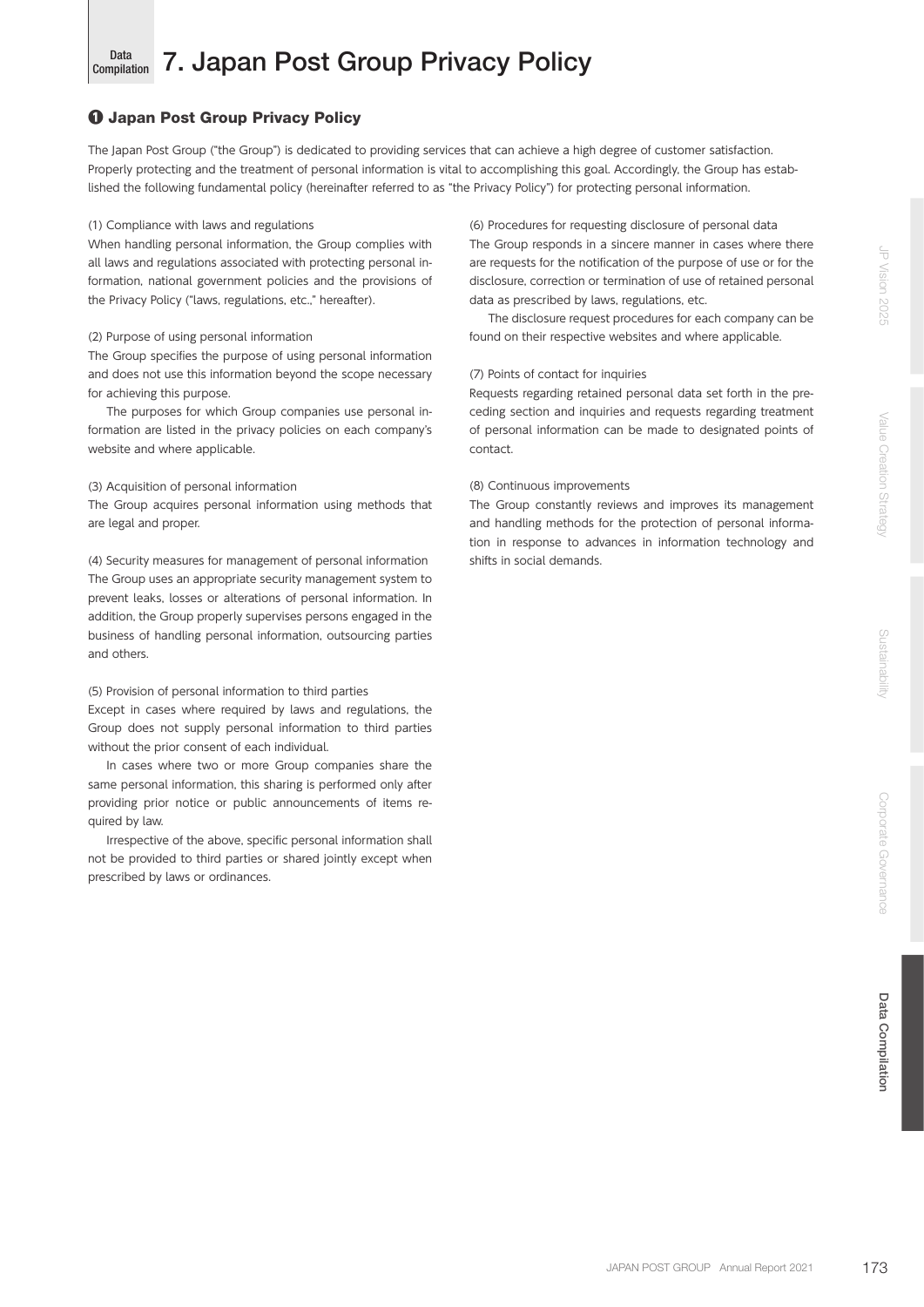## ❷ Sharing of Personal Data among Japan Post Group Companies

Japan Post Group companies consist of Japan Post Holdings Co., Ltd., Japan Post Co., Ltd., Japan Post Bank Co., Ltd., Japan Post Insurance Co., Ltd. and several other subsidiaries and affiliated companies.

Each Japan Post Group company uses its respective specialized skills to provide high-quality services. The objective is to achieve even greater customer satisfaction.

To accomplish this goal, the Japan Post Group wishes to share customers' personal data solely to the degree required and within the scope explained below. This data is used to conduct business activities performed directly by Group companies or through outsourcing parties.

The Group asks for customers' understanding and pledges that strict information management will be used during the shared use of personal data.

## (1) Personal data items for shared use

Shared use covers names, birth dates, addresses, telephone numbers and other contact information, family members, occupations and data concerning business transactions with the Group. However, this excludes information about materials sent or delivered by postal mail or any sensitive information.

(2) Scope of parties involved in shared use

Shared use is limited to the Japan Post Group. However, this applies only to companies included in the consolidated financial statements, including equity-method affiliates, of Japan Post Holdings, as prescribed by laws, regulations, etc., and is limited to the following companies:

Japan Post Holdings Co., Ltd., Japan Post Co., Ltd., Japan Post Bank Co., Ltd. and Japan Post Insurance Co., Ltd.

## (3) Purpose of use

- 1) Distribution of information about services and research and development involving services
- 2) Decisions involving the provision of services
- 3) For the proper management of Group business operations primarily for the purpose of monitoring and managing risks
- (4) Name of party with responsibility for managing personal data

Japan Post Holdings Co., Ltd.

### Data<br>Compilation 8. Japan Post Group's Approach to Procurement Activity

The Japan Post Group conducts its procurement activity according to the following concept.

Japan Post Group's Approach to Procurement Activity

1. Open, fair and appropriate procurement

- The Group opens the door widely to suppliers and offers fair entry opportunities.
- The Group selects suppliers based on a comprehensive and appropriate evaluation of quality, price, delivery period, technology, business condition and other factors.

2. Compliance with laws, regulations and social standards

- The Group complies with all applicable laws, regulations and social standards and carries out procurement activity in good faith.
- In its procurement activity, the Group forms no relationship with antisocial forces that pose a threat to the order and safety of civil society.
- 3. Environmental considerations
	- The Group carries out procurement activity in consideration of global and local environmental preservation and the effective use of resources.
- 4. Building trusting relationships
	- Through good communication with suppliers, the Group builds strong trust and strives for mutual prosperity.
	- The Group appropriately manages information about suppliers that it obtains through its procurement activity.

5. Request to suppliers (Compliance with the UN Global Compact)

• The Group supports the Ten Principles of the UN Global Compact regarding the four areas of human rights, labor, the environment and anti-corruption and promotes CSR procurement activity. The Group expects its suppliers to understand the above and asks for their proactive cooperation.

The Ten Principles of the UN Global Compact https://www.unglobalcompact.org/what-is-gc/mission/principles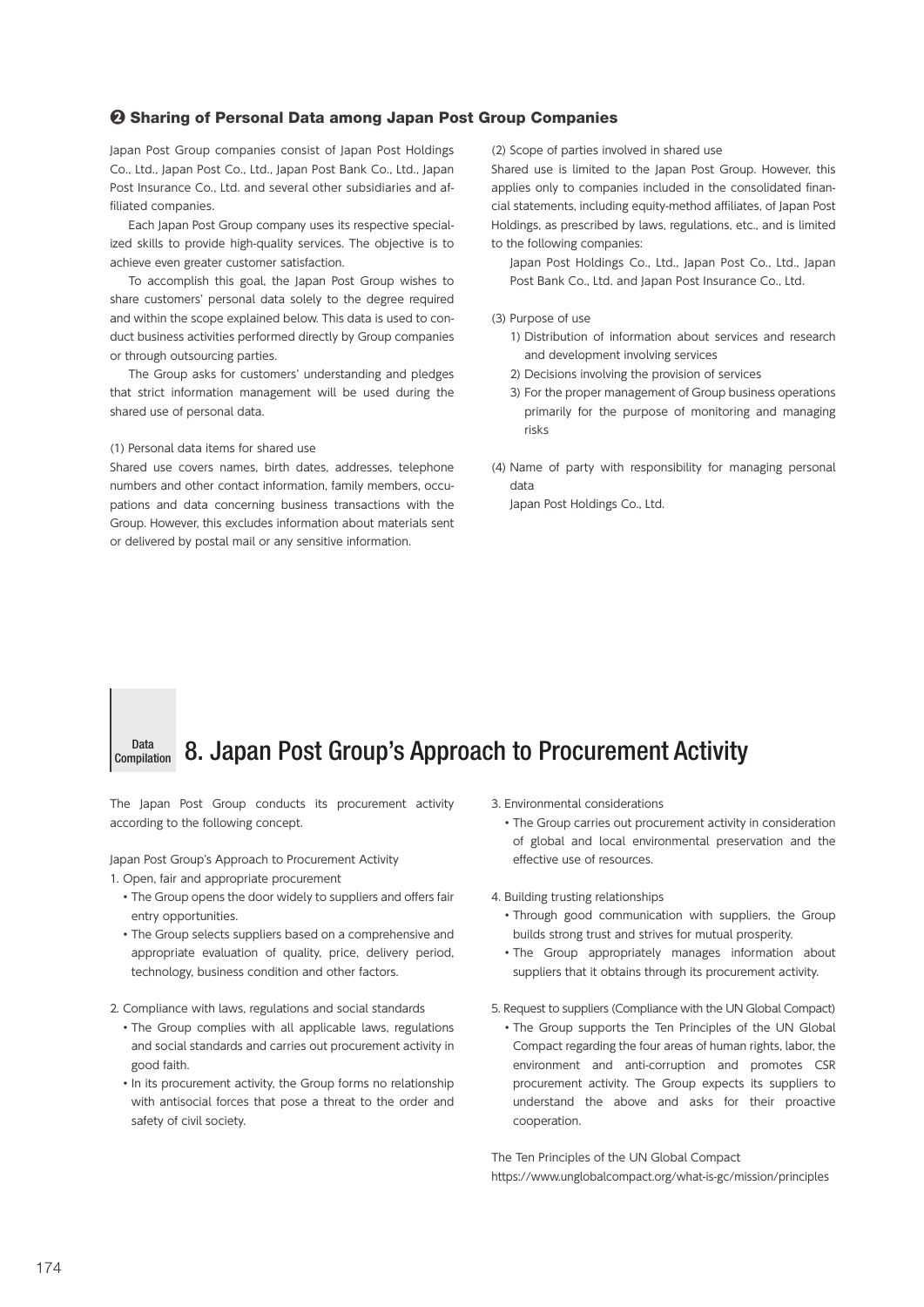Data Compilation

The Japan Post Group ("the Group") conducts business activities fairly based on laws, ordinances and internal regulations so that the interests of customers are not unduly impaired due to transactions that may give rise to a conflict of interest.

- 1. The following representative examples of companies in the Japan Post Group ("Group companies") fall within the scope of the Conflicts of Interest Management Policy.
	- Japan Post Bank Co., Ltd.
	- Japan Post Insurance Co., Ltd.
	- Japan Post Co., Ltd.
- 2. The Group will manage conflicts of interest for the transactions stipulated below.
	- (1) Transactions that may unduly impair the interests of customers among the following transactions:
		- Transaction with a customer that has an interest in one of the Group companies based on an agreement
		- Transaction with a party that has conflicting interests or is competing with a customer that has an interest in one of the Group companies based on an agreement
		- Transaction that makes wrongful use of information gained from a customer with an interest in one of the Group companies based on an agreement
	- (2) Any transaction aside from the aforementioned that may unduly impair the interests of the customer due to a conflict of interest
- 3. The Group will select one or a combination of the following methods and other measures to manage transactions with a conflict of interest:
	- (1) Separate the business unit conducting the target transaction and the business unit conducting the secondary transaction with the customer
	- (2) Amend the terms and conditions or method of the target transaction or the secondary transaction with the customer
	- (3) Discontinue the target transaction or the secondary transaction with the customer
	- (4) Properly disclose to the customer that the target transaction may unduly impair his or her interests
- 4. The Group will establish a department that handles conflicts of interest independent from business departments that will specify target transactions and properly manage conflicts of interest. In addition, the Group will educate and train executives and employees so that they comply with laws, ordinances and internal regulations set down regarding the management of conflicts of interest.
- 5. The Group will continuously review its management stance regarding conflicts of interest and strive to make improvements.

Data Compilation

# 10. Declaration by Top Management Regarding the Elimination of Relationships with Antisocial Forces

To eliminate any relationships with antisocial forces and prevent damage to the organization, the Japan Post Group has made the following declaration in line with the Fundamental Policy for Establishment of Internal Control Systems.

**1. Organizational response**

In firm recognition of its social responsibility and to strengthen management based on compliance, the Japan Post Group, as an organization in its entirety, will ensure that any relationships with antisocial forces are eliminated.

**2. Complete elimination of relationships, including transactions** The Japan Post Group will have no

relationships whatsoever with antisocial forces, including transactions.

## **3. Legal measures and prohibition of secret negotiations**

The Japan Post Group will strongly refuse any unjustified demands by antisocial forces and

will take legal measures, either via a civil court or a criminal court, or both. The Japan Post Group will never negotiate in secrecy with antisocial forces, even if their unjustified demands are to conceal matters related to any misconduct of the Group's own activities or that of its staff.

- **4. Cooperation with outside experts** The Japan Post Group will establish close relationships with outside experts in preparation for any unjustified demands by antisocial forces in order to ensure the safety of its staff against such demands.
- **5. Prohibiting financing for antisocial forces** The Japan Post Group will never engage in financing for antisocial forces.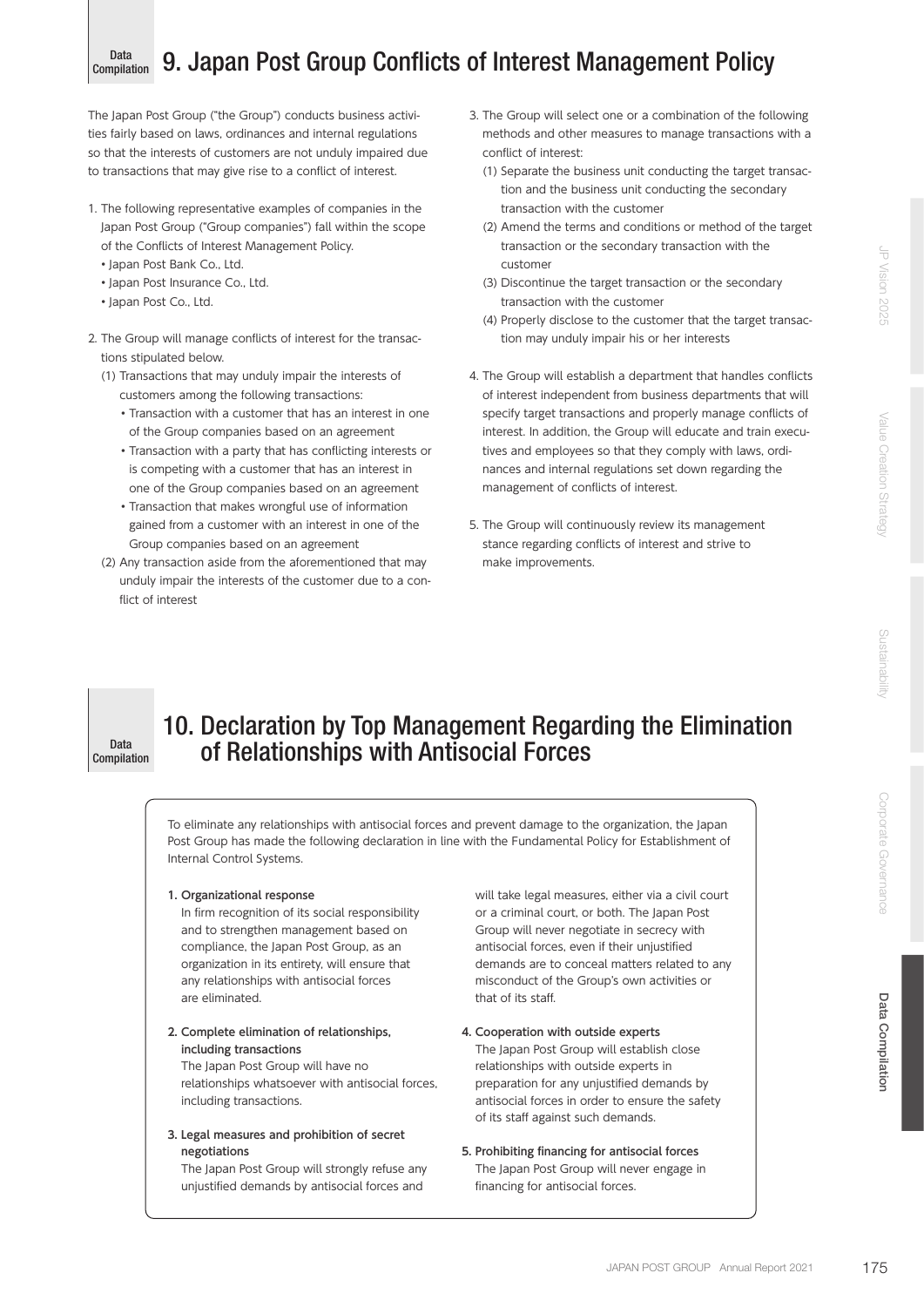# Data<br>Compilation

Services provided by Japan Post Holdings Co., Ltd., Japan Post Co., Ltd., Japan Post Bank Co., Ltd. and Japan Post Insurance Co., Ltd. as the Japan Post Group are used by a large number of customers. We believe that information about these customers must be strictly managed, and the services used by customers must be absolutely safe.

We understand that information security is essential for

customers to use our services with confidence. Our activities reflect this awareness of the importance of information security. We place priority on the following items in order to manage information about customers safely and to protect this information from leaks and alterations resulting from unauthorized access and from disruptions in services caused by accidents, natural disasters and other events.

- 1. Japan Post Holdings Co., Ltd., Japan Post Co., Ltd., Japan Post Bank Co., Ltd. and Japan Post Insurance Co., Ltd. will establish information security policies and follow the policies for the purpose of conducting information security activities.
- 2. We will conduct a continuous information security training program for the purpose of maintaining a strong awareness among employees of the importance of information security and reinforcing that awareness.
- 3. We will conduct continuous inspections of information security activities and make revisions and improvements whenever needed for the purpose of maintaining and enhancing the effectiveness of information security activities.



# 12. Japan Post Group Executive Declaration on Cyber Security

Recognizing cyber security measures as a critical issue in its corporate management, the Japan Post Group (\*) has developed the Japan Post Group Executive Declaration on Cyber Security (hereinafter the "Declaration").

In adherence to the Declaration, the Group will be committed to further driving cyber security measures, with the management taking the initiative, and to delivering services in a secure and safe fashion, in defense against increasingly serious and sophisticated cyber attacks.

(\*) Japan Post Group refers to JAPAN POST HOLDINGS Co., Ltd., JAPAN POST Co., Ltd., JAPAN POST BANK Co., Ltd. and JAPAN POST INSURANCE Co., Ltd.

#### 1. Recognition as an executive issue

Recognizing the importance of cyber security, the Japan Post Group will position risks related to cyber attacks and other such threats as a critical issue in its corporate management and the management will take the initiative in driving the measures to address those risks.

2. Development of measures and representation of commitment Only after reviewing the functions of our cyber security measures (identification, defense, detection, response and recovery) according to changes in the surroundings, the Group will develop business continuity plans (BCPs) with the aim of ensuring quick recovery from the event of any cyber security risk materializing.

The management will take the leading role in making its commitment clear to internal and external stakeholders, as well as in making efforts to disclose what risks are recognized and what action is taken to address them by, for example, voluntarily stating them in various types of reports.

3. Establishment of a control structure

The Group will establish an organization engaged to work under normal circumstances in preparation for cyber attacks as well as to take action in the event of emergency and thereby conduct a range of activities relevant to cyber attacks, including monitoring, inspection, collecting and analyzing information, and responding to and recovering from incidents, and will also perform regular exercises and training sessions in an attempt to develop more sophisticated cyber security readiness.

For the purpose of cyber security enhancement, each class of the Group's personnel, from executives to managers and employees, will be provided with necessary education.

The Group will pursue security measures that encompass its business associates, including contractors.

4. Continuous delivery of systems and services with user peace-of-mind In order to maintain its cyber security measures and make them better, the Group will continually perform inspections and work on improvements.

## 5. Coordination with external organizations

The Group will have timely and appropriate coordination with related ministries and governmental agencies, such as the Ministry of Internal Affairs and Communications, the Financial Services Agency, the National Center of Incident Readiness and Strategy for Cybersecurity, the Information-Technology Promotion Agency and the police, and will also make proactive efforts in the exchange of information through JPCERT/CC and other relevant channels, thereby contributing to raising the levels of cyber security measures of the entire society.